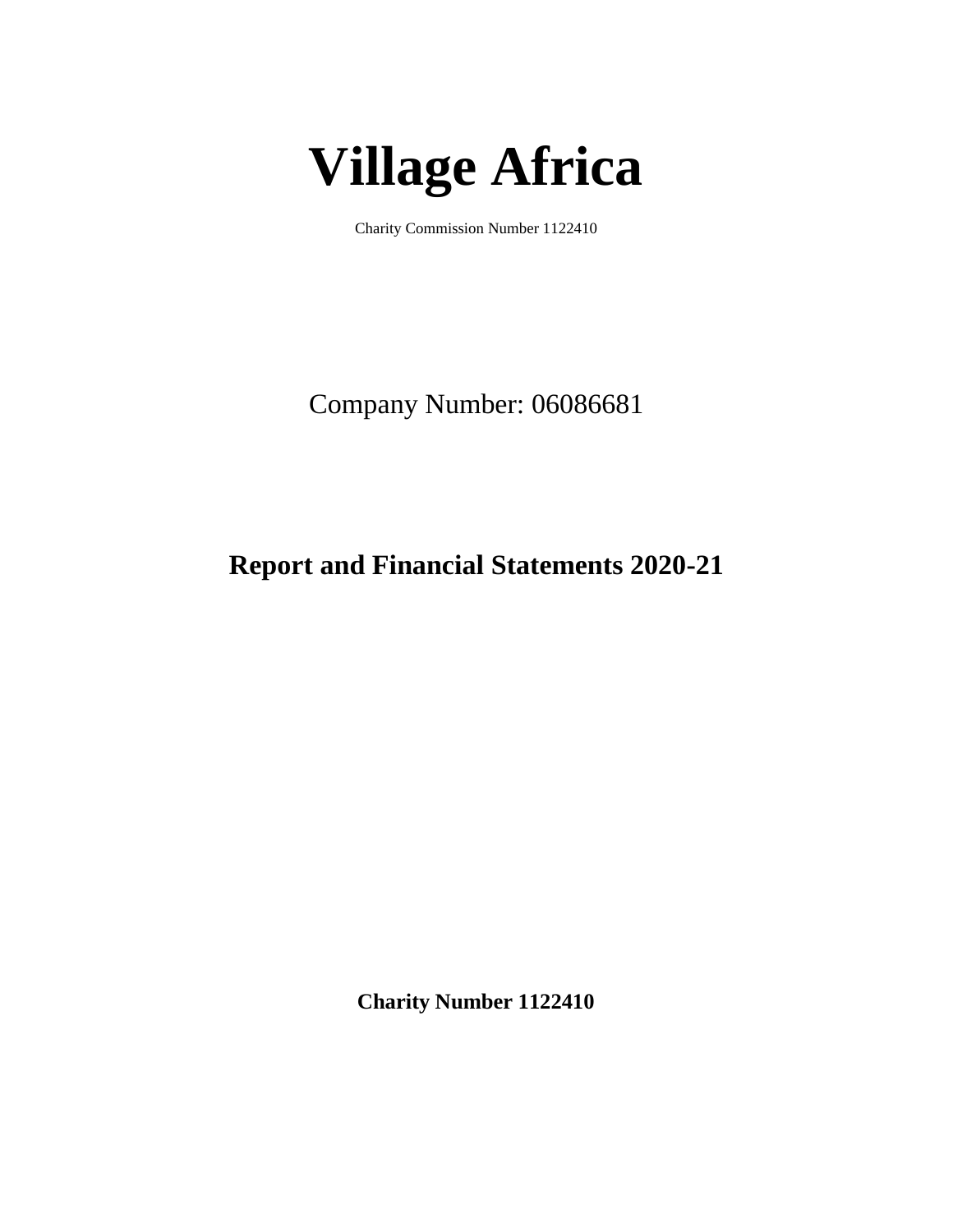

# **CONTENTS**

# Section Page

| <b>Annual Report</b>                            |    |
|-------------------------------------------------|----|
| Legal and Administrative Information            | 13 |
| <b>Statement of Director's Responsibilities</b> | 14 |
| Independent Examiner's Report                   | 15 |
| <b>Statement of Financial Activities</b>        | 16 |
| <b>Balance Sheet</b>                            | 17 |
| Notes to the Accounts                           | 19 |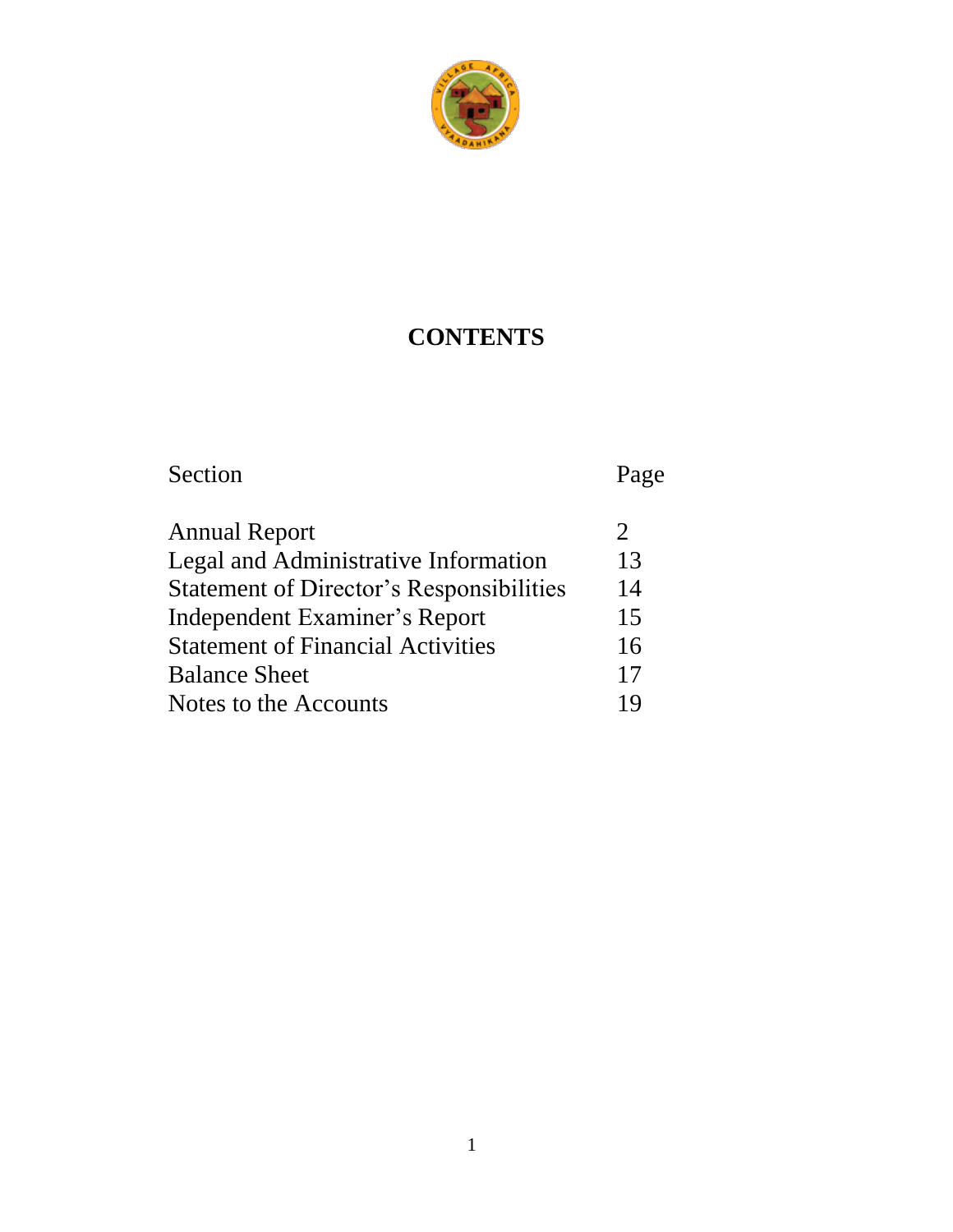

#### **Village Africa**

#### **Annual Report for the Financial Year ending 28 February 2021**

Village Africa is a company limited by guarantee, company number: 06086681. It is registered with the Charity Commission, registered charity number 1122410.

Registered and principal office address:138 Belgrave Road, London E11 3QR.

Trustees/directors serving during the financial year:

Caroline Johnston: Project Manager, Tanzania Sarah Mayne: Chair Mark Matfield: Finance Director Allison Shaw: Education Director Emma Southey: Fundraising Director Bethany Taylor: Fundraising Director Christina Francis: Health Director

#### **Chair's Report**

This annual report outlines the work of Village Africa during the financial year 1 March 2020 to 28 February 2021.

The charity had another effective and successful year, despite the flooding in Tanga region continuing until April 2020 and the impacts of the Covid-19 pandemic (which were felt throughout this financial year).

Village Africa continued its core activities in Tanzania (eg ambulance service, student sponsorship and building) with Covid-secure measures in place.

However, Village Africa decided to suspend its non-core activities in Tanzania from mid-March 2020 due to the pandemic. These included the community library, Saturday Club for girls and health seminars as they were not considered essential services and would have involved gatherings where social distancing could have been difficult.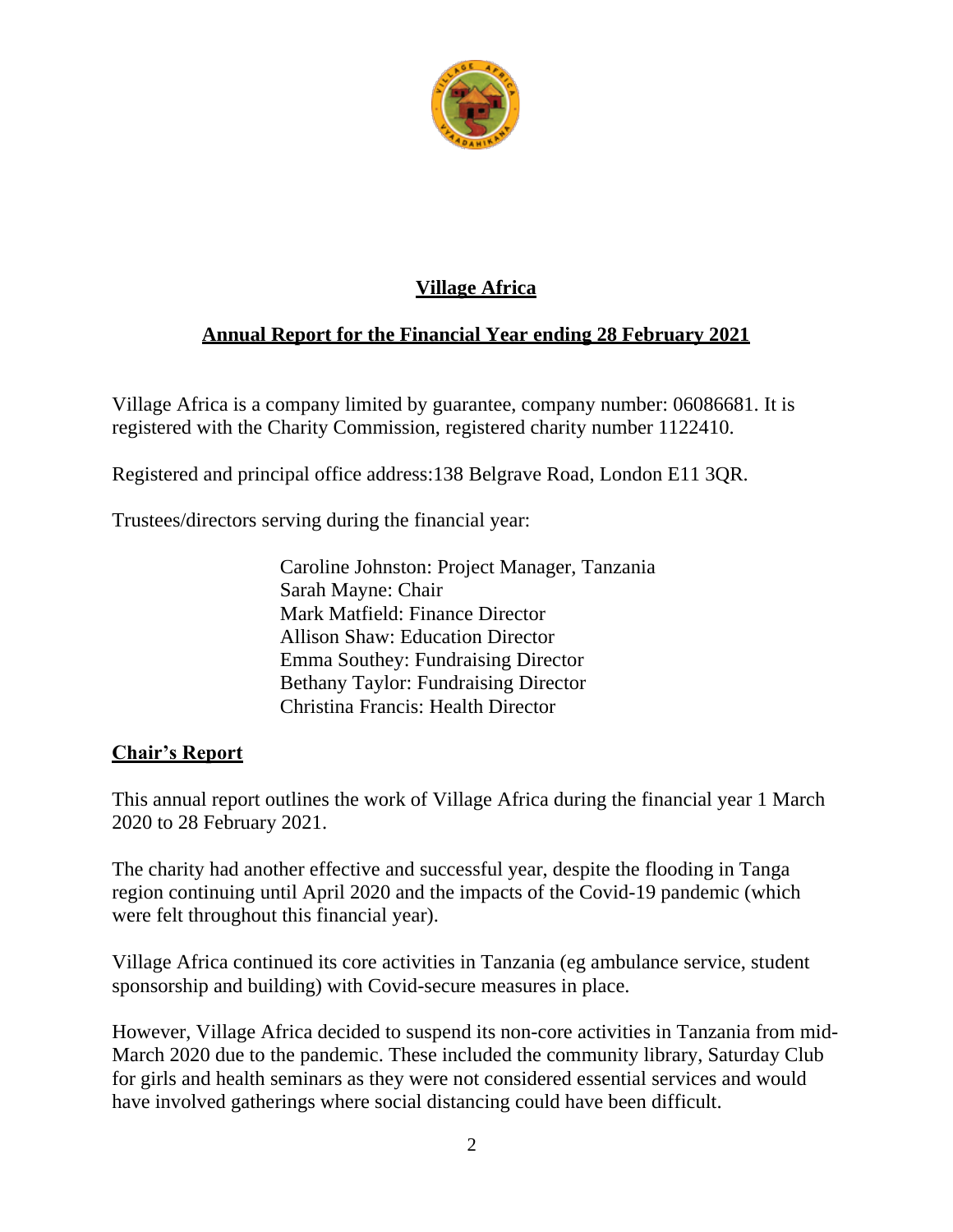

The emergency ambulance service operated throughout the year, taking 31 patients to a healthcare facility (NB figure for the calendar year 2020). Due to flooding, from January to April 2020, it was only possible to transport patients as far as Milingano Dispensary. This resulted in a decrease in emergency trip requests compared to previous years (usually approximately 50 trips per year) as patients knew they could not reach a big hospital. When the floods subsided in April 2020, patients were taken to Milingano Dispensary and then to a big hospital in Tanga where necessary.

Our student sponsorship scheme continued to thrive. In 2020 113 students were sponsored, with seven students achieving post-secondary school qualifications. In addition, four students passed Form 6 (A level equivalent) and started university in October 2020.

On the building side, we completed six school toilets and three water tanks for Mibukwe Secondary School and two classrooms, a head teacher's office and two water tanks for Yamba Primary School.

The community is still very supportive of the charity's work and grateful for the services which Village Africa provides.

Village Africa continues to follow a fundraising strategy focused on two main income streams: individual donations and grants from grant-making bodies.

The majority of individual donations come from our long-term supporters, including educational sponsorship of children, regular giving of unrestricted funding and one-off donations. Many of the latter are the result of participation in sponsored events. Unfortunately, events were cancelled in 2020 due to the pandemic and this led to some loss of anticipated income. We hope the fundraisers will participate in future events instead.

We continue to seek and receive grants for specific projects and activities that are in line with our objectives from a limited number of grant-making bodies. We continually look for ways to diversify our fundraising sources and to expand our supporter base but this remains challenging, particularly in the economic climate resulting from the Covid-19 pandemic.

To date there appears to be little negative effect from the pandemic on our individual donations and sponsorship (other than from events). We are extremely grateful to our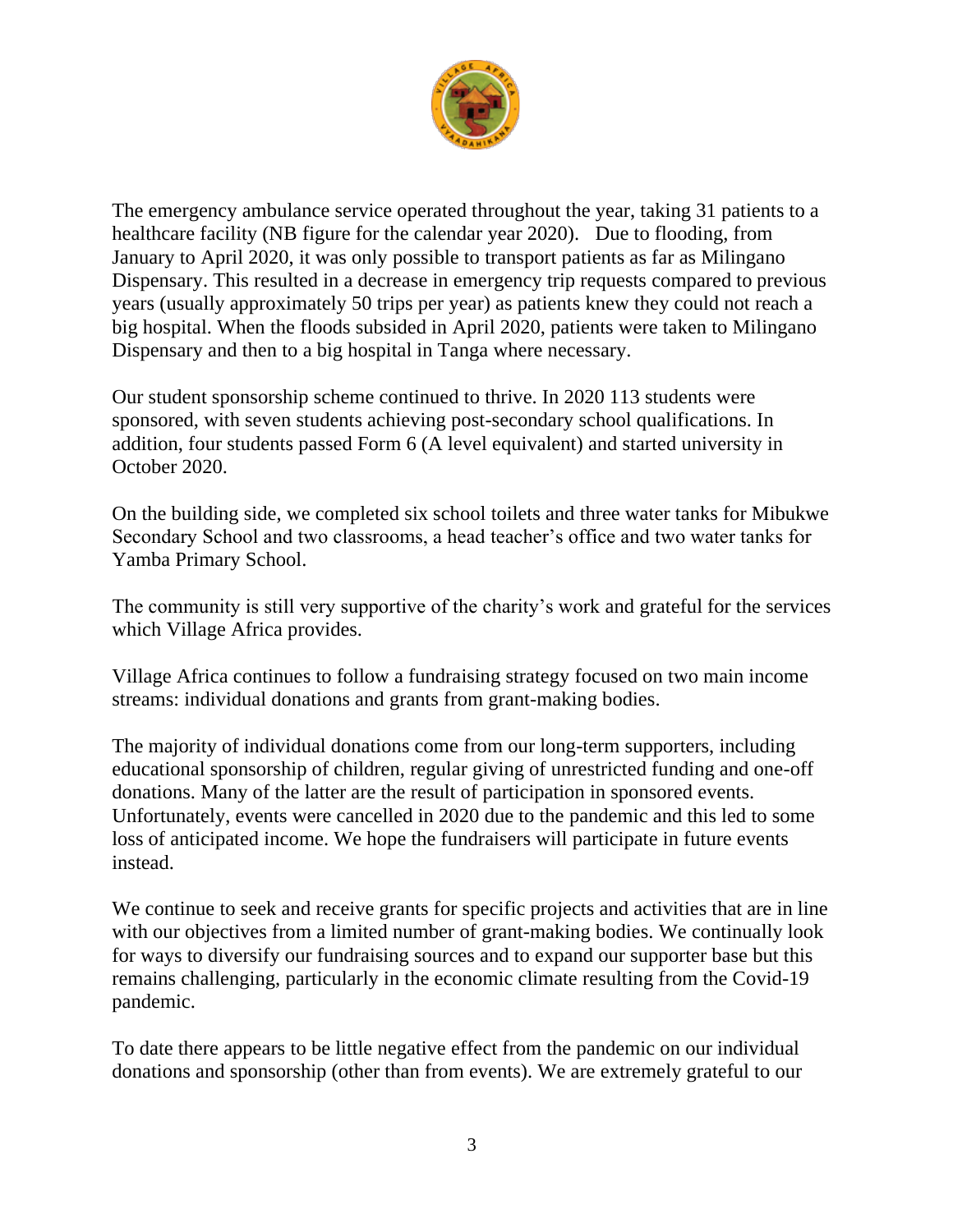

core supporters and donors for their strong loyalty and generosity and for enabling us to continue our services in what, sadly, remains a very deprived part of Tanzania.

#### **Sarah Mayne**

#### **Structure, Governance and Management**

Village Africa is a charitable company, limited by guarantee, hence its trustees are directors. It is governed by its Memorandum and Articles of Association adopted on 17 December 2006 and incorporated on 6 February 2007.

Directors are appointed by a majority vote of directors and/or members. When considering appointments, the Board will make reference to the skills held by existing members and will look to fill any skills gaps identified. Proposed new directors receive a copy of the Memorandum and Articles of Association and the Charity Commission's guidance publication "The Essential Trustee. What You Need to Know". Their appointment becomes effective (and the requisite form is filed with Companies House) once a satisfactory DBS certificate has been received.

The Articles of Association provide that the directors of the charity resign after their first year in office, although they are able to offer themselves for re-election. At every subsequent Annual General Meeting, one third of the directors (the longest standing) is required to retire from office, although they are able to offer themselves for re-election if they so choose.

There may be no less than three directors at any one time and there is no maximum. We currently have seven directors, the majority of whom have visited or volunteered with the charity in Tanzania, and hence have first-hand knowledge of its work and challenges.

The quorum for decision making at general meetings is three. At bi-annual meetings the directors agree the broad strategy (including with respect to fundraising) and areas of focus for the charity. They approve the budget and future building projects subject to available funds.

The day-to-day running and administration of the charity is delegated to the Project Manager in Tanzania, supported by local Tanzanian staff and UK volunteers.

The Trustees review the major risks facing the charity on a regular basis, monitoring reserves and reviewing key financial systems to ensure sufficient resources are available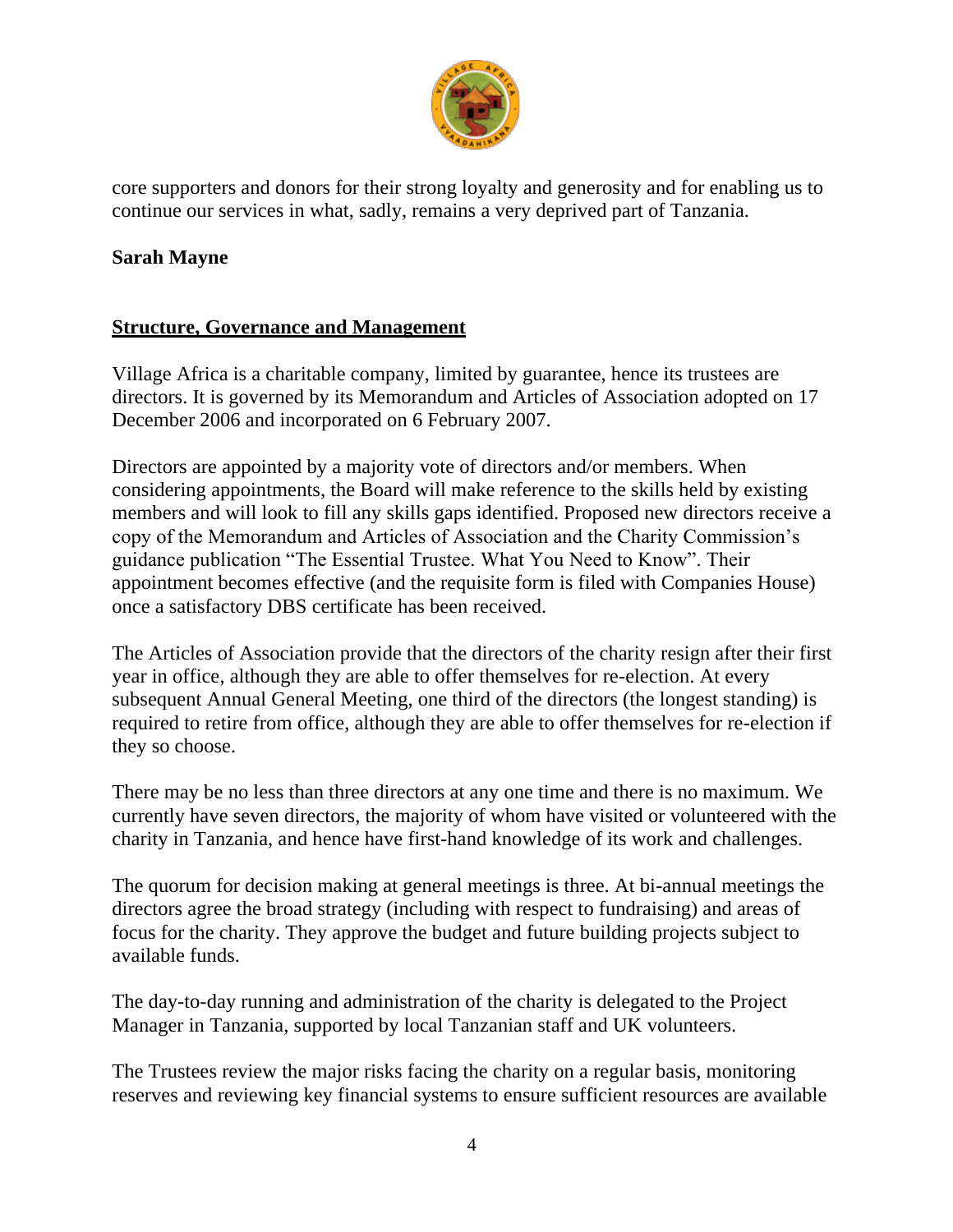

to meet our obligations in the event of adverse conditions. The Trustees have also examined other operational and business risks faced by the charity and confirm that they have established systems to manage the significant ones.

#### **Aims and Objectives**

The principal objectives of the charity are to alleviate poverty, sickness and distress and to advance education in the Tanga region of Tanzania, East Africa. The charity is currently working in and around the villages of Yamba and Milingano in the West Usambara Mountains.

#### **Overview of the Charity's Main Activities**

The trustee directors have due regard to the guidance issued by the Charity Commission on public benefit in deciding what activities the charity should undertake.

The main activities of the charity during 2020-21 were:

1. Improving healthcare by providing emergency trips to hospital. This ambulance service benefitted the community living in the area in and around Yamba, Milingano and Makanya (population of approximately 7,000). It resulted in villagers receiving healthcare and it led to a continued reduction in the death rate in the area.

2. Improving education by building classrooms and school toilets and running a student sponsorship scheme covering kindergarten, primary, secondary, vocational and higher education students. Our work in this area has resulted in an increase in the exam pass rates in the schools we support, with many students reaching secondary, vocational and higher education.

3. Running a building programme to support health and education work. School toilets and water tanks were completed at Mibukwe Secondary School and water tanks, classrooms and an office were completed at Yamba Primary School. Construction was started on schools toilets and water tanks for Mashewa Primary School.

4. Providing a student sponsorship scheme. The primary school scheme provides the sponsored child with essentials such as a school uniform, blanket and hygiene kit. The secondary scheme provides rent, uniform and an allowance for books and stationery. The higher education scheme pays towards tuition fees, accommodation, meals and other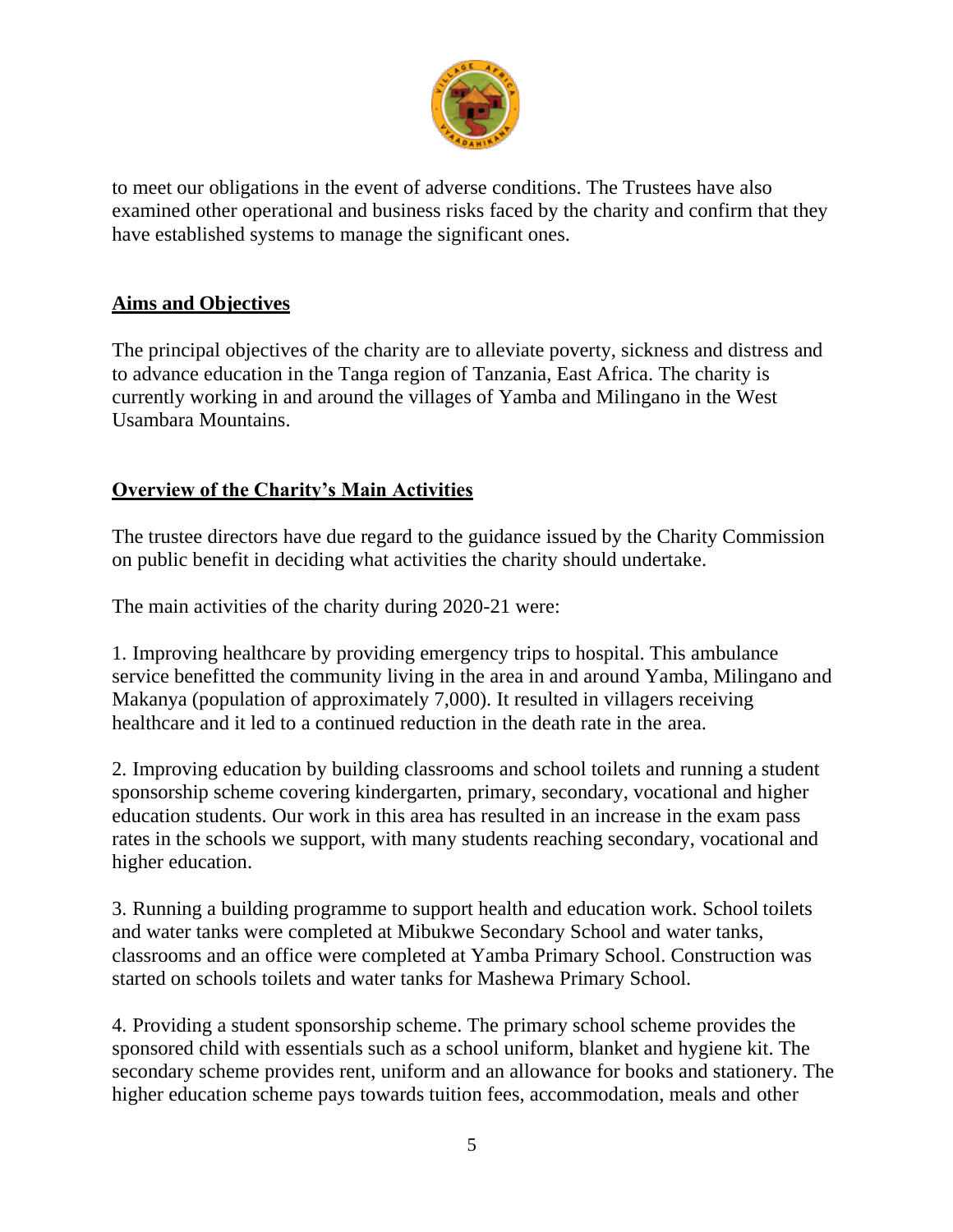

costs. 113 students were covered by the scheme in 2020. Students in greatest need (ie orphans and single parent children) were prioritised to ensure that money was used where it was most needed.

5. Encouraging local enterprise and sustainability. School uniforms and sweaters were made in Yamba and Milingano for the student sponsorship scheme.

6. Distributing donated items. Items donated to the charity (including clothing, shoes, toiletries and toys) were distributed to the community, including those with physical and mental disabilities, to assist with their general well-being and health.

#### **Covid-19**

During the period this report covers, Covid-19 spread around the world and was reported in Tanzania on 16 March 2020. Schools were closed from 17 March – 29 June 2020 (A level and university courses till 1 June 2020). As far as we know there were no Covid-19 cases in the Yamba and Milingano region during this year.

The pandemic impacted on how Village Africa was run. Covid-secure measures were put in place in both Tanzania and the UK.

The Directors regularly assessed the risks posed by the pandemic and took action to mitigate them. The Project Leader provided the Directors with regular Covid-19 updates by email. Information was gathered from as many sources as possible (eg WHO, international media including Tanzania newspapers online and social media and from the Assistant Director and team in Tanzania). Covid-19 issues were also discussed in detail at every Directors' meeting, with an extra meeting being held to monitor the situation.

In Tanzania, Village Africa only operated its essential services and visits to the project were suspended. Shields were installed in the ambulance and other vehicle to provide a protective layer between the patients/passengers and the drivers. Staff members were trained on the importance of handwashing, face masks, social distancing, ventilating rooms and vehicles and cleaning vehicles thoroughly after use. Hygiene equipment was provided.

The Project Leader did not return to Tanzania as planned due to Covid-19 travel restrictions. Instead she communicated with the Assistant Director in Tanzania by email and face-to-face conversations on Messenger. This was a new style of communication for them and became possible due to an improved internet signal in Yamba village. It proved very effective.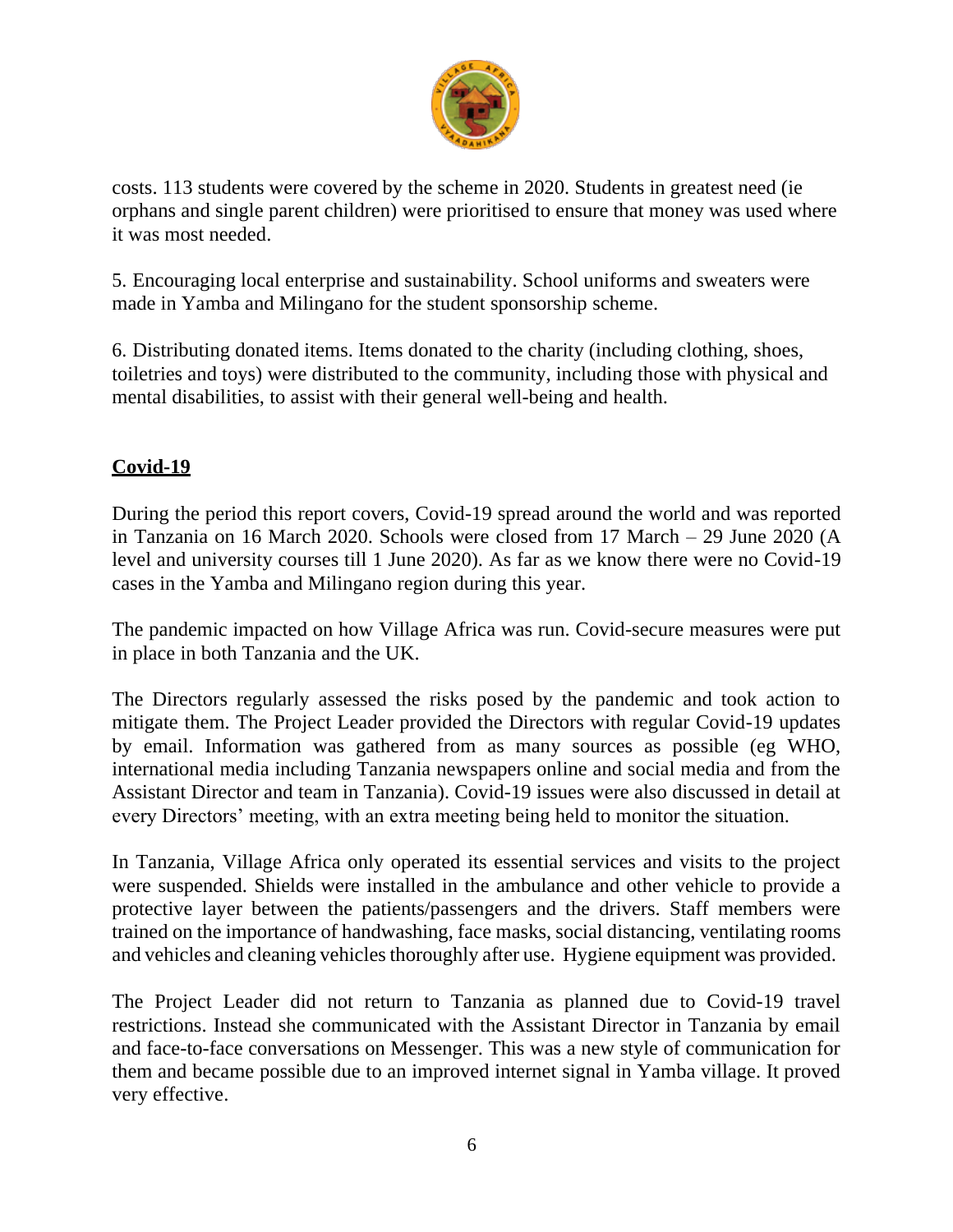

In the UK, in person Directors' meetings were suspended and held online through Zoom Conferencing. Fundraising meetings in the UK involving travel on public transport were suspended and local fundraising activities (when permitted) were conducted in a Covidsecure way.

#### **Achievements and Performance**

#### **Progress Report 2020-21**

Village Africa's primary activities have been in the fields of health and education.

#### Health

\*Figures until 31 December 2020

The Village Africa ambulance was used in emergencies to transport 24 patients to hospital (52 in 2019, 55 in 2018 and 46 in 2017).

In addition, the ambulance took 7 non-emergency patients to hospital or a dentist (46 in 2019, 57 in 2018 and 58 in 2017) when passing those facilities.

None of these patients died. 4 patients died in 2019, 2 in 2018 and 5 in 2017 and Village Africa returned the deceased to the village for burial.

Health seminars were delivered to pupils at Yamba Primary School from January – March 2020. These were suspended due to the pandemic.

Village Africa assisted with medical costs when permanent staff needed treatment from hospitals in Tanga.

#### Education

The Village Africa child sponsorship scheme called Simba Club covered 113 students (118 in 109, 116 in 108 and 107 in 2017).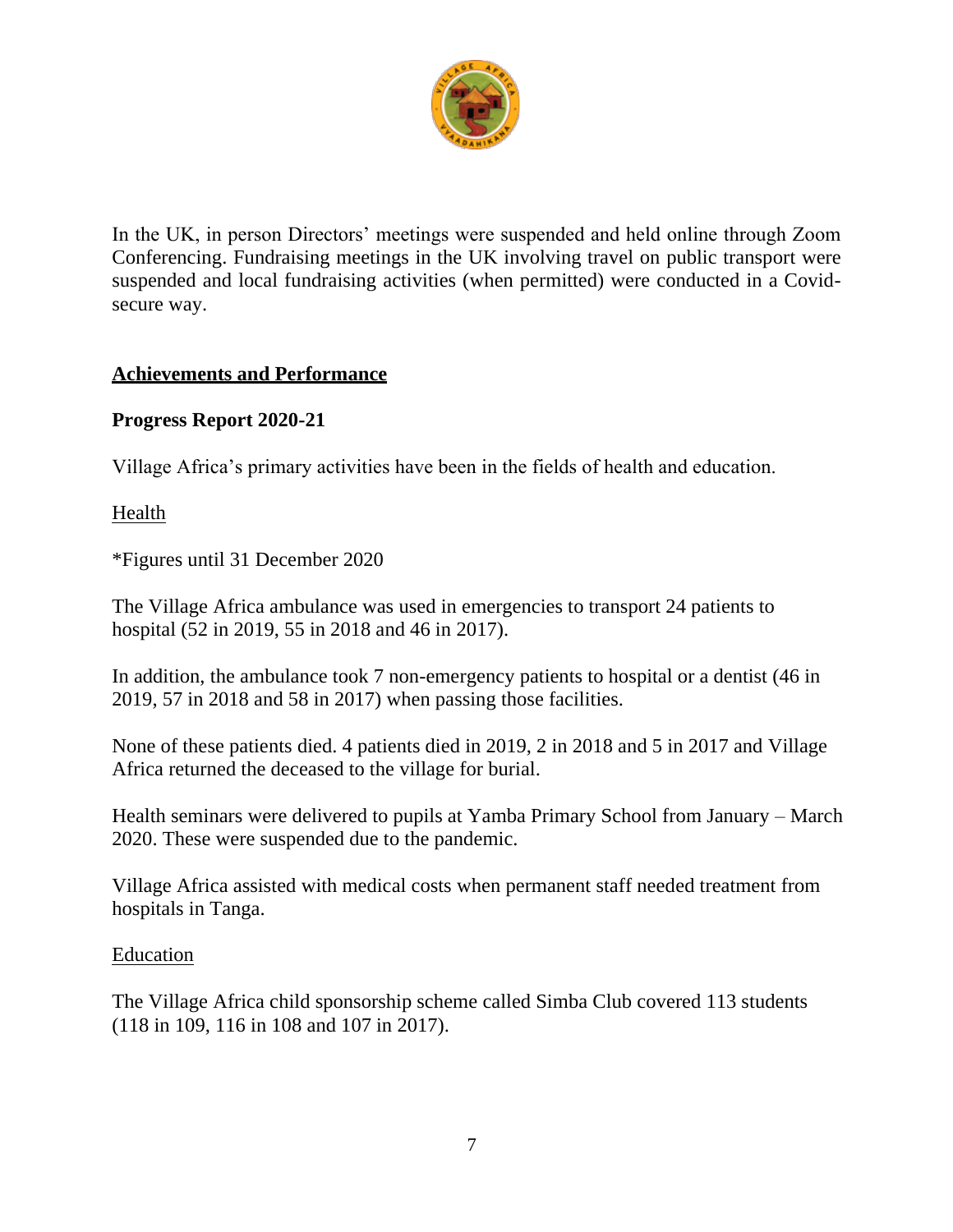

The 2020 figure consists of 55 primary school, 41 secondary school, 7 vocational training and 10 university students. The vocational courses are in farming, tailoring, building and teacher training.

In 2020 Simba Club students gained the following post-secondary school qualifications: Diploma in Agriculture and Livestock – 1 student VETA farming course (Certificate and Diploma) – 2 students Kindergarten Teacher Training (Certificate and Diploma) – 3 students Basic Hotel and Housekeeping – 1 student.

Two of these students did Kindergarten teaching practice at Yamba Primary School in their home village.

Four students passed Form 6 (A levels) and started university.

The charity opened the Yamba Community Library four times per week from 2 January – 16 March 2020. Educational posters were displayed. It was closed temporarily from 17 March 2020 due to the pandemic.

Village Africa ran a weekly Saturday Club in term time for girls aged 9-14. It covered life skills such as hygiene, plus fun activities like singing, sport and drawing. It was also closed temporarily from 17 March 2020 due to the pandemic.

Links with the following UK schools continued - Chapel Allerton Primary School, Kingfisher Primary School, Queen's Inclosure Primary School and Wickford Church of England School

#### Building

Village Africa did the following building work

- Completed 6 school toilets and 3 water tanks for Mibukwe Secondary School
- Completed 2 classrooms, a head teacher's office and 2 water tanks for Yamba Primary School
- Started construction of 6 toilets and 3 water tanks for Mashewa Primary School.

#### Visitors

There were no overseas visitors to the charity due to the pandemic (compared with 26 visitors in 2019).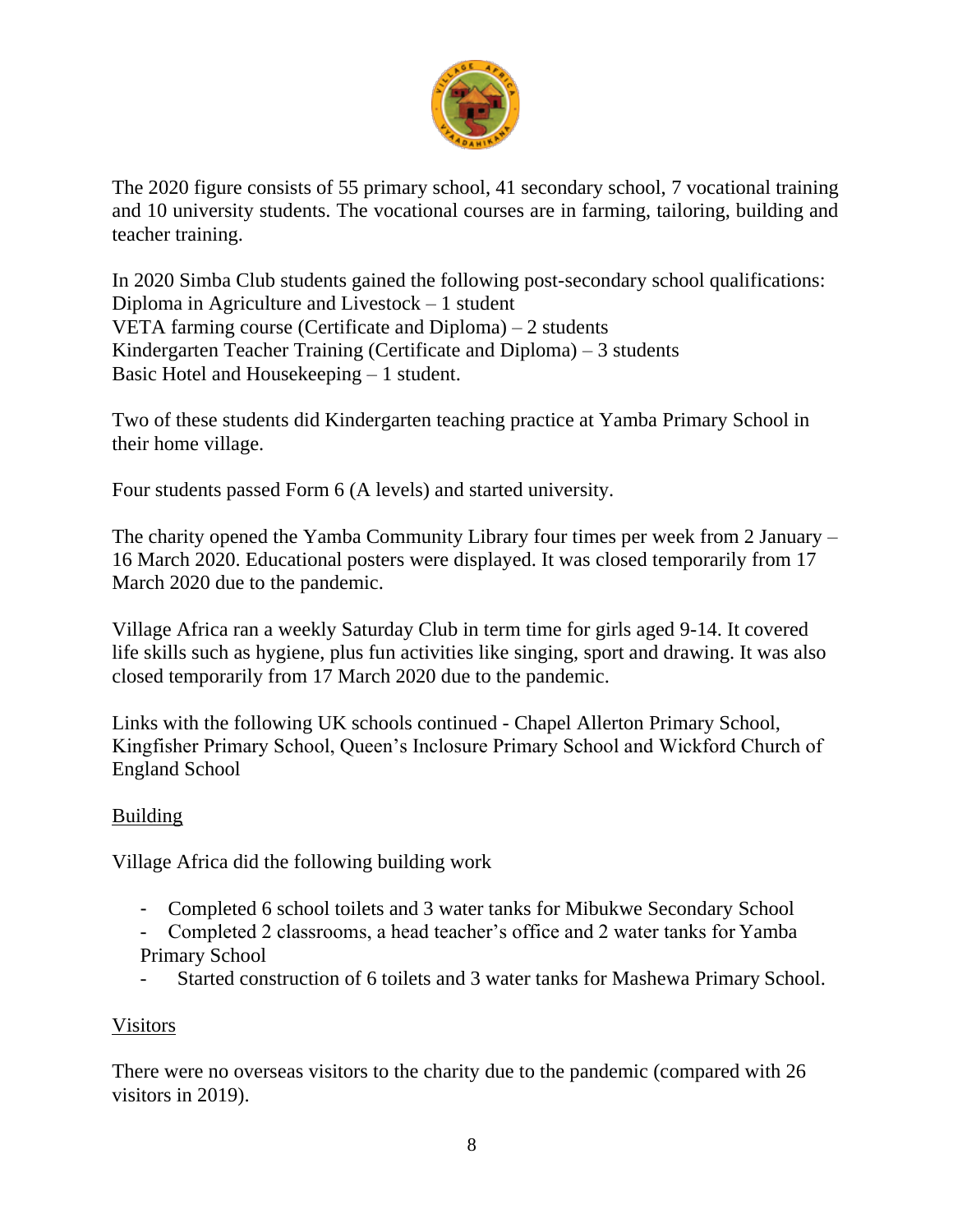

#### Distribution of gifts

New toys and toiletries, funded by Waterlooville Baptist Church's 2019 appeal, were given to younger children at Yamba Primary School.

Second-hand items were distributed to local volunteers. The gifts, including clothing and sports equipment, came from Germany.

#### **Crafts**

School uniforms and sweaters were made in Yamba and Milingano for the student sponsorship scheme.

#### **Fundraising**

Grants were received from:

Kids Helping Kids Lloyd's Market Charity Awards – These awards were larger than usual to help with the anticipated financial impact of Covid-19 on the charity sector.

Fundraisers took part in virtual events, including the 2.6 Challenge (cycling, running and walking). Unfortunately, most actual events (eg ASICS London 10K and Action Challenge Thames Bridges Trek) were cancelled due to the pandemic.

Village Africa took part in GivingTuesday (a global day supporting good causes) for the first time.

The Village Africa Library Appeal launch, to construct a small facility in Yamba, was delayed due to the pandemic.

The charity continued to receive donations when supporters shopped online at Easyfundraising, SmileAmazon and Humble or when they bought or sold on eBay. Village Africa signed up for and advertised the Action Challenge Ultra Challenge Series 2020 and the ASICS London 10K in July 2020.

Village Africa works hard to thank its supporters and keep them well informed of its activities and the impact of their donations and support. The charity uses its website, email mailings and social media to share news.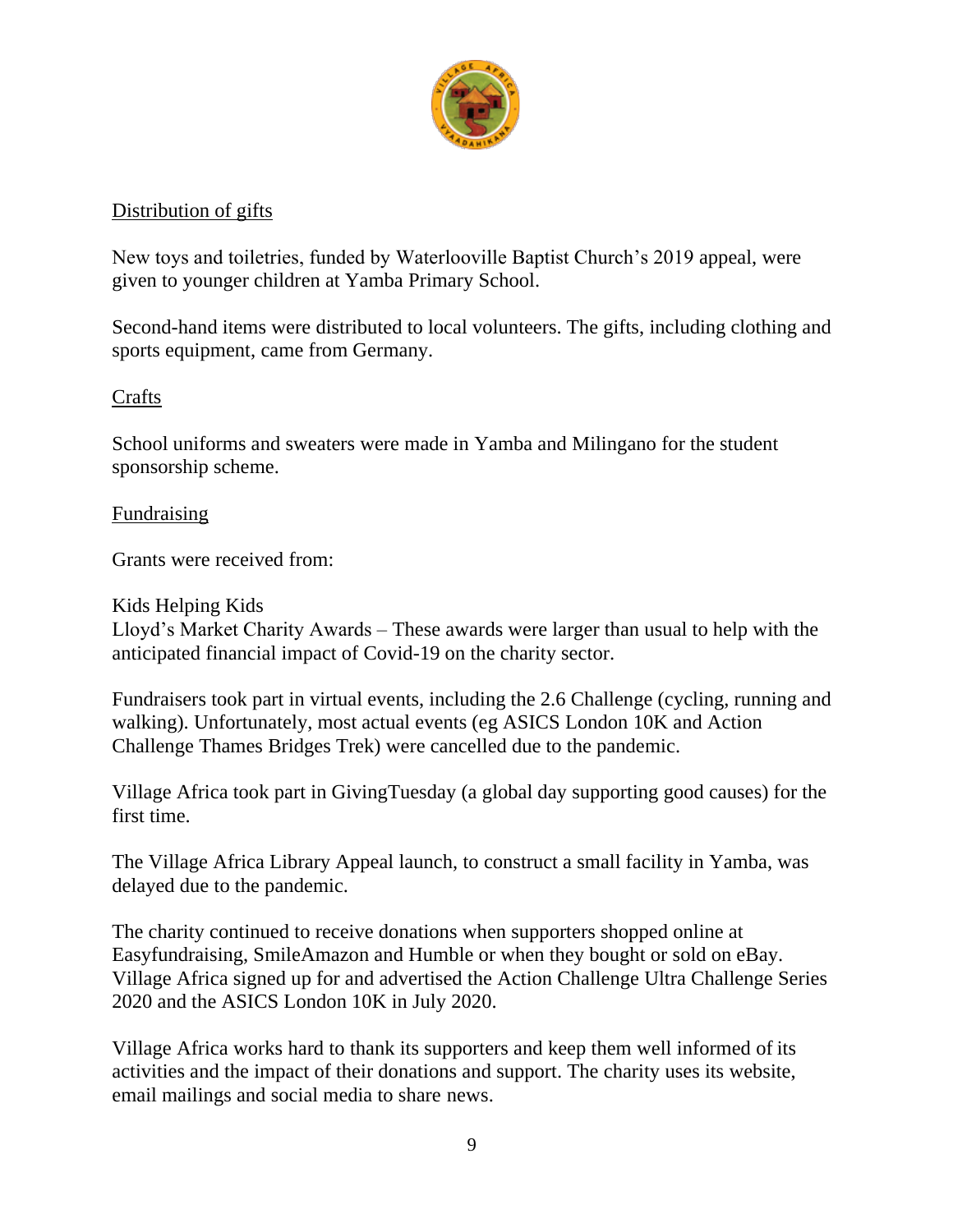

#### Employment

The project created a lot of employment in Tanzania, including

- permanent, temporary and casual labour employed by VA

- staff employed by VA staff (eg housegirls/nannies and farmers)

- tailors, knitters, carpenters, housegirls/nannies, porters and farmers used by villagers who have obtained cash working for VA.

Community involvement

Co-operation remained very good.

The District Commissioner of Lushoto agreed a timber permit for Village Africa to build 2 classrooms and 2 water tanks at Kishimai Primary School.

Yamba villagers maintained and continued to widen the road to Yamba (over a length of approximately 7 km).

One baby was named after a Village Africa volunteer and one after a Village Africa visitor.

Support was given by the following:

- Directors
- UK volunteers
- Past volunteers and visitors (especially fundraising)
- Regular givers including student sponsorship
- Individual and group donors
- Corporate donors
- Other charities
- Staff in Tanzania
- Local volunteers in Tanzania
- Tanzanian government officials
- Catholic Church in Tanzania
- Support in kind in Tanzania and the UK.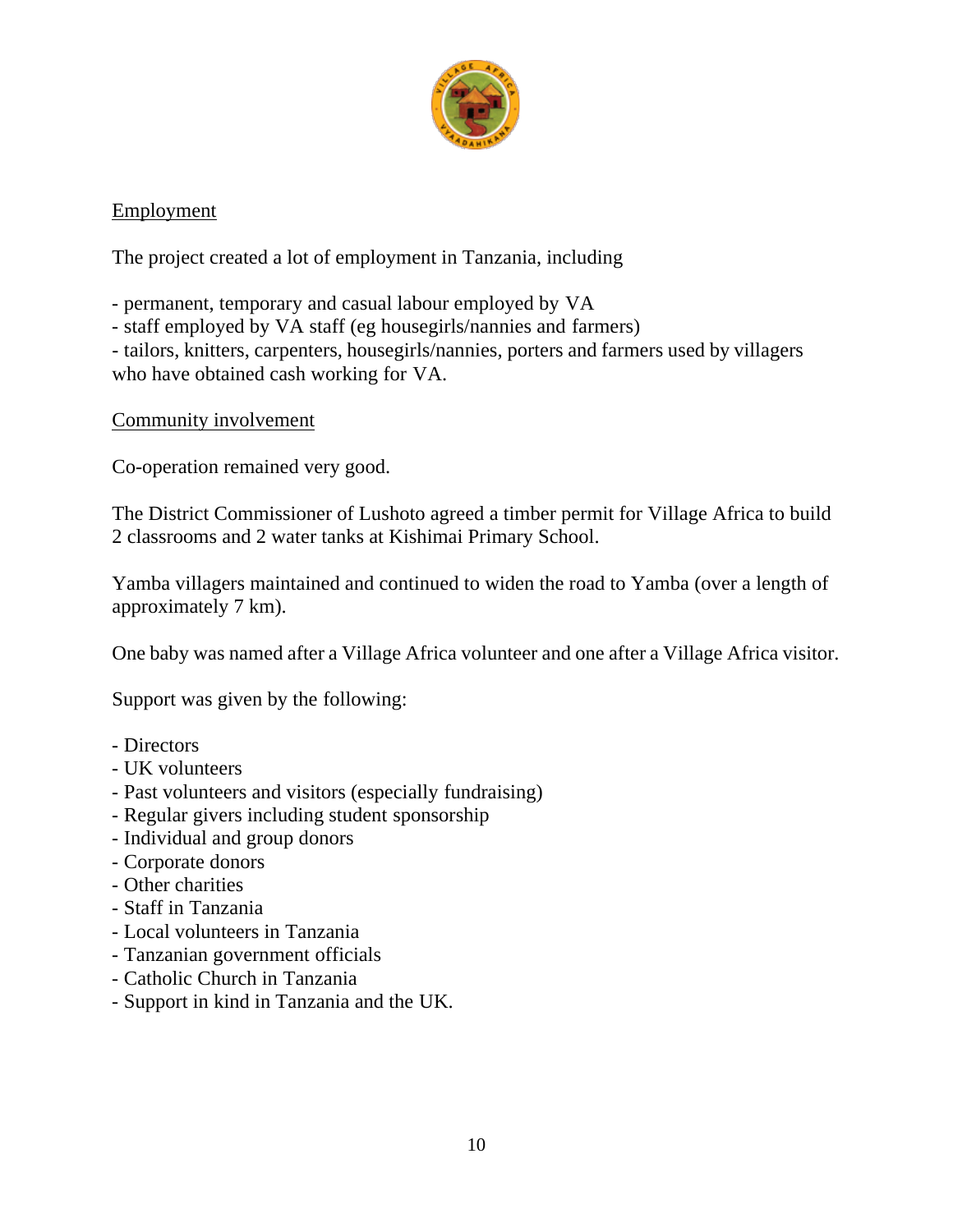

#### **Future developments and challenges**

Village Africa intends to continue to focus its resources on its core services with the aim of making these services sustainable through donations and other sources. As in previous years, the main challenge for the charity remains raising sufficient funds to maintain its current programmes and services. The charity will continue to focus on grant applications and raising funds through specific appeals, but we recognise alternative sources may be difficult to find and we are planning accordingly. Our building projects are particularly dependent on grants from our two main donors, which we anticipate diminishing in the near future, so some adjustment to the building programme may be required.

The greatest need in the community is the ambulance service and our key aim is to maintain the provision of this service for both the short and long-term. Within the next ten years, the current vehicle will need to be replaced and this will increasingly become a focus of the charity's fundraising efforts.

Village Africa is mindful of the impact of the pandemic on economies around the world and how this could impact on fundraising and donations in 2021, 2022 and beyond. The charity has acknowledged this risk and is building it into its planning and financial decision making.

#### **Financial Review**

It is Village Africa's policy to build up a contingency of £12,000 to cover key staff salaries in the event of a significant fall in the charity's income. As of 28th February 2021 the reserve fund stands at £12,521. A majority vote of the directors is required to release the reserve funds.

#### *Income*

Village Africa received a total income of £92,494 during its financial year ended 28 February 2021. The charity's main income source was from donations (£91,398), with Kids Helping Kids and the Lloyd's Market Charity Awards being our principal donors, particularly for building projects.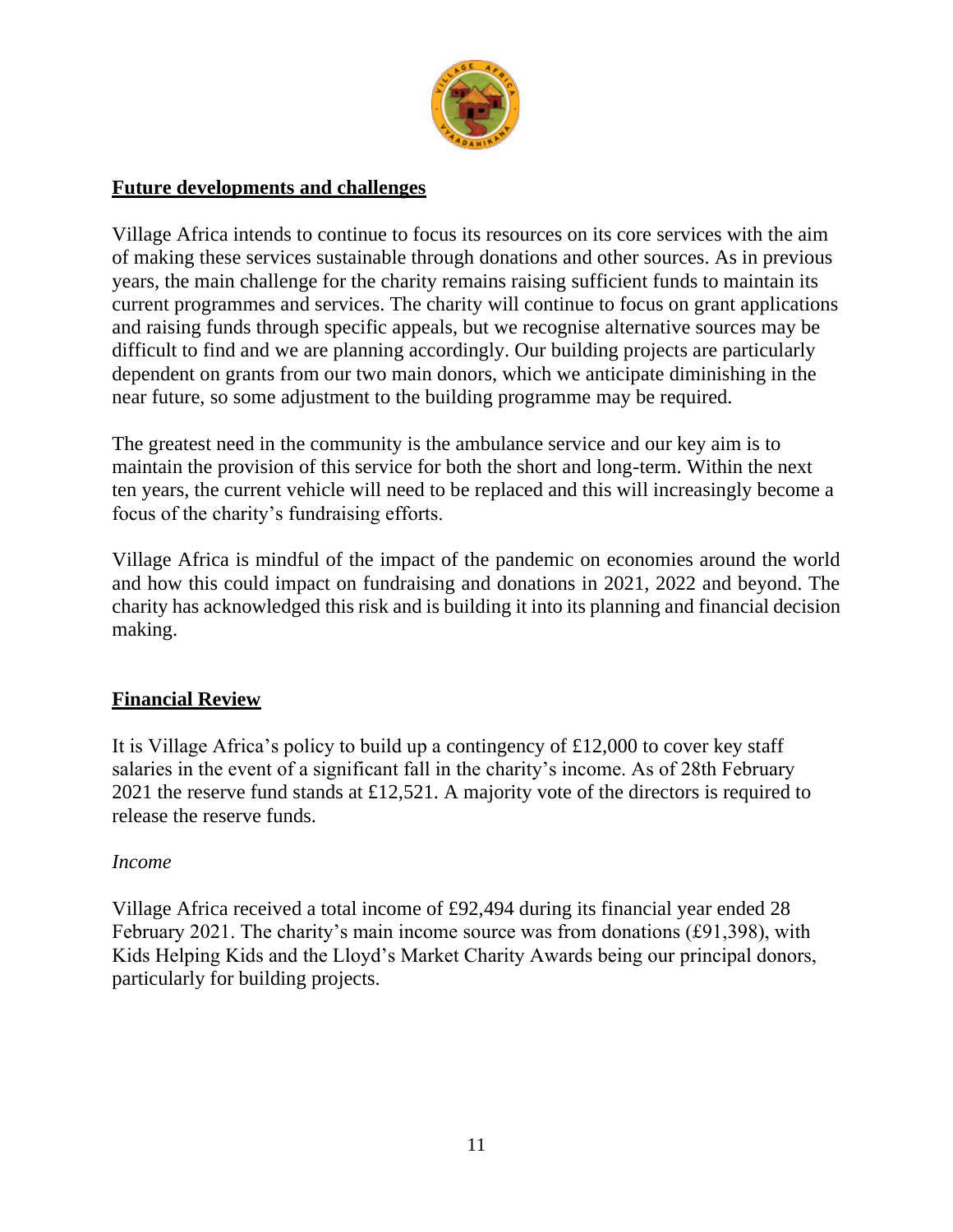

#### *Expenditure*

Village Africa's overall expenditure in its financial year ended 29 February 2020 was £79,495 made up of UK expenditure of £6,891 and Tanzanian expenditure of £72,604.

Declaration

The trustees declare that they have approved the above report.

Signed on their behalf by:

Soulvagne

Mal Mr

Sarah Mayne, Chair Mark Matfield, Treasurer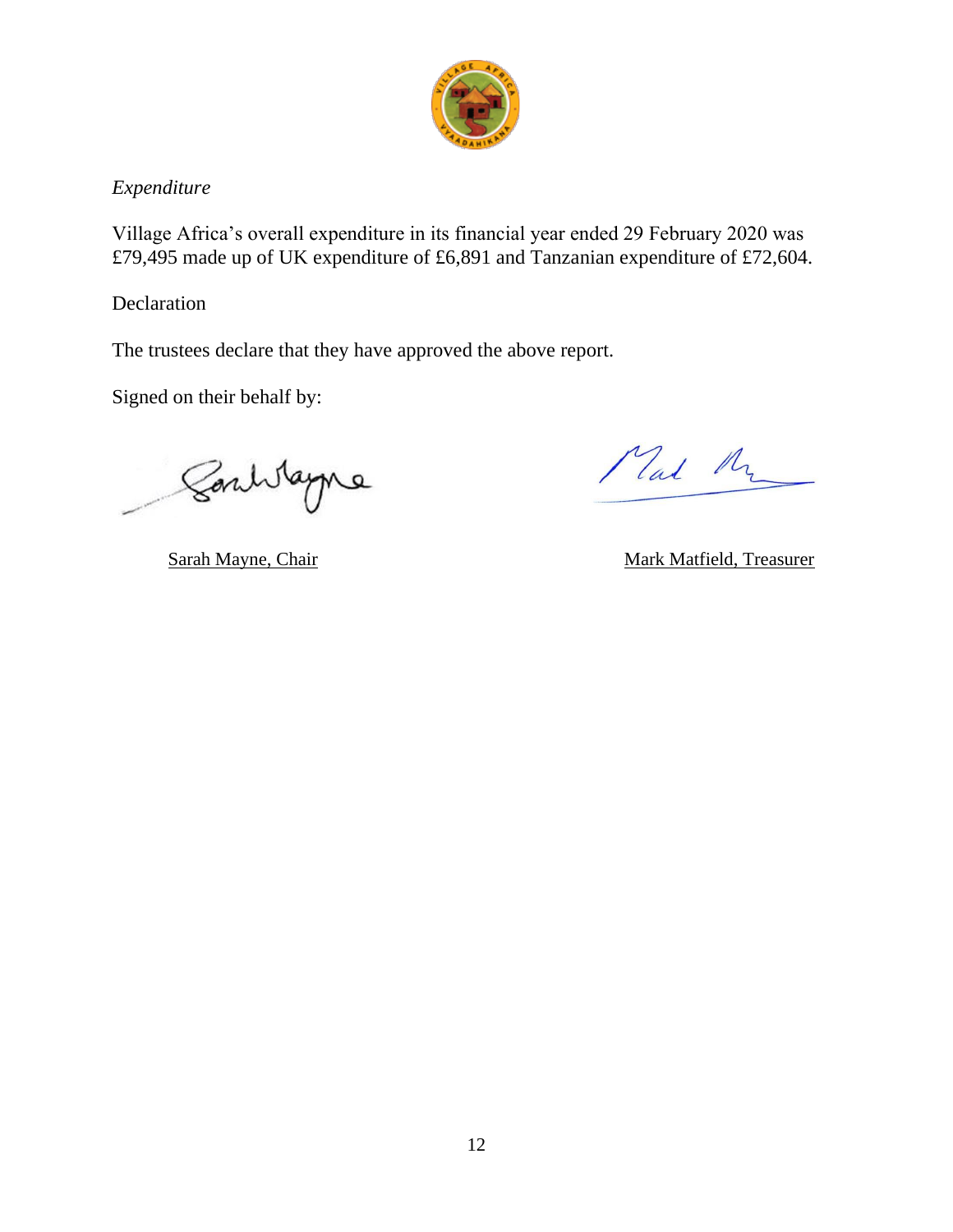

# **VILLAGE AFRICA**

#### **LEGAL AND ADMINISTRATIVE INFORMATION**

Other Directors for the period: Caroline Johnston

Chair: Sarah Mayne

Secretary: Sarah Mayne

Treasurer: Mark Matfield

Allison Shaw Christina Francis Emma Southey Bethany Taylor

Registered Office: 138 Belgrave Road London E11 3R

Company limited by Guarantee Number: 06086681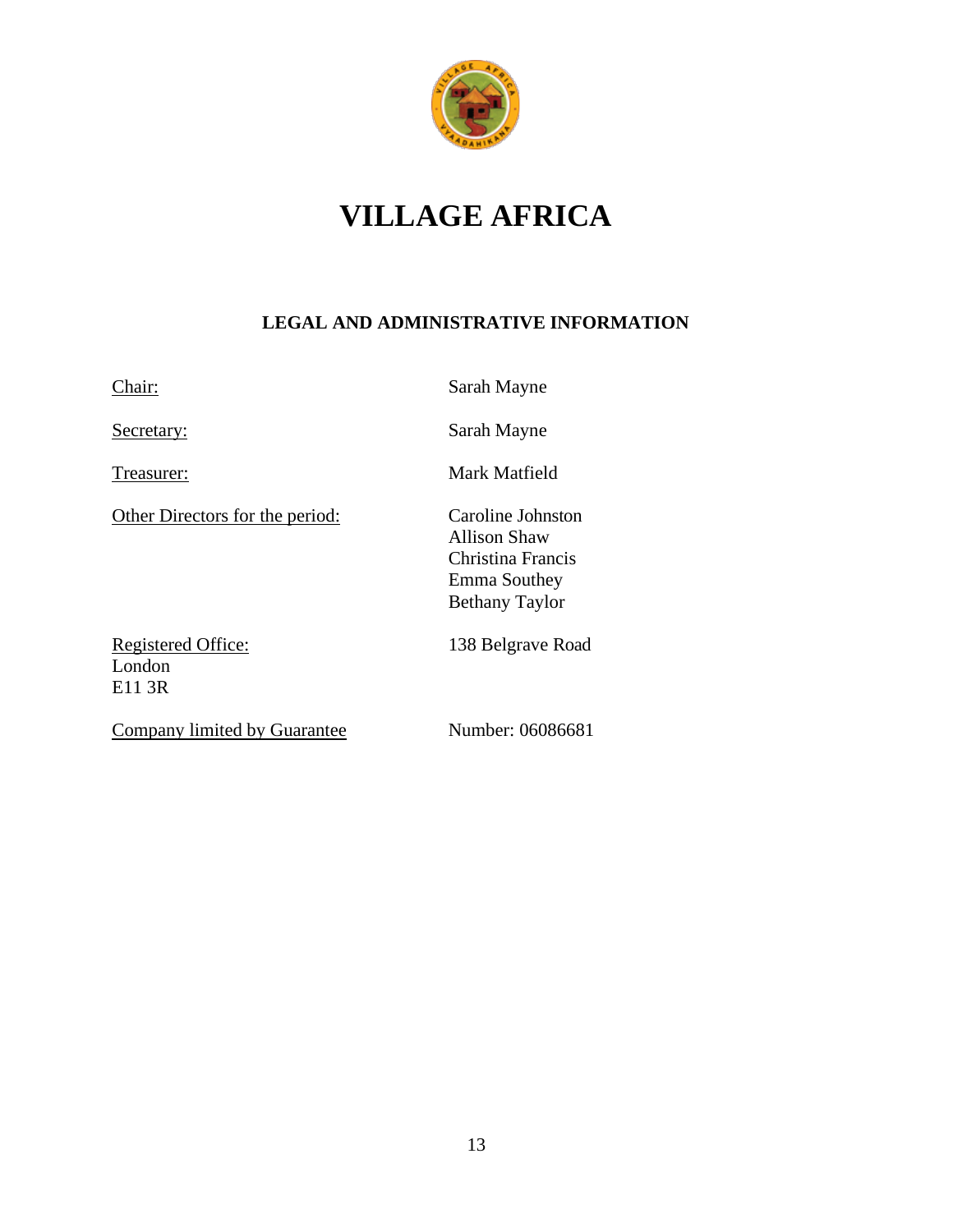

### **VILLAGE AFRICA**

#### **STATEMENT OF DIRECTORS' RESPONSIBILITIES**

The law applicable to charities in England and Wales requires the Trustees who for the sake of company law are also known as Directors to prepare financial statements for each financial year which give a true and fair view of the Charity's financial activities during the year and of its financial position at the end of the year. In preparing financial statements giving a true and fair view, the Trustees/Directors should follow best practice and:

- select suitable accounting policies and then apply them consistently
- make judgements and estimates that are reasonable and prudent
- state whether applicable accounting standards and statements of recommended practice have been followed
- prepare the financial statements on the going concern basis unless it is inappropriate to presume that the charity will continue in operation.

The Trustees/Directors are responsible for keeping accounting records which disclose with reasonable accuracy the financial position of the Charity and which enable them to ascertain the financial position of the Charity and which enable them to ensure that the financial statements comply with the Companies Act 2006. The Trustees/Directors are responsible for safeguarding the assets of the Charity and hence for taking reasonable steps for the prevention and detection of fraud and other irregularities.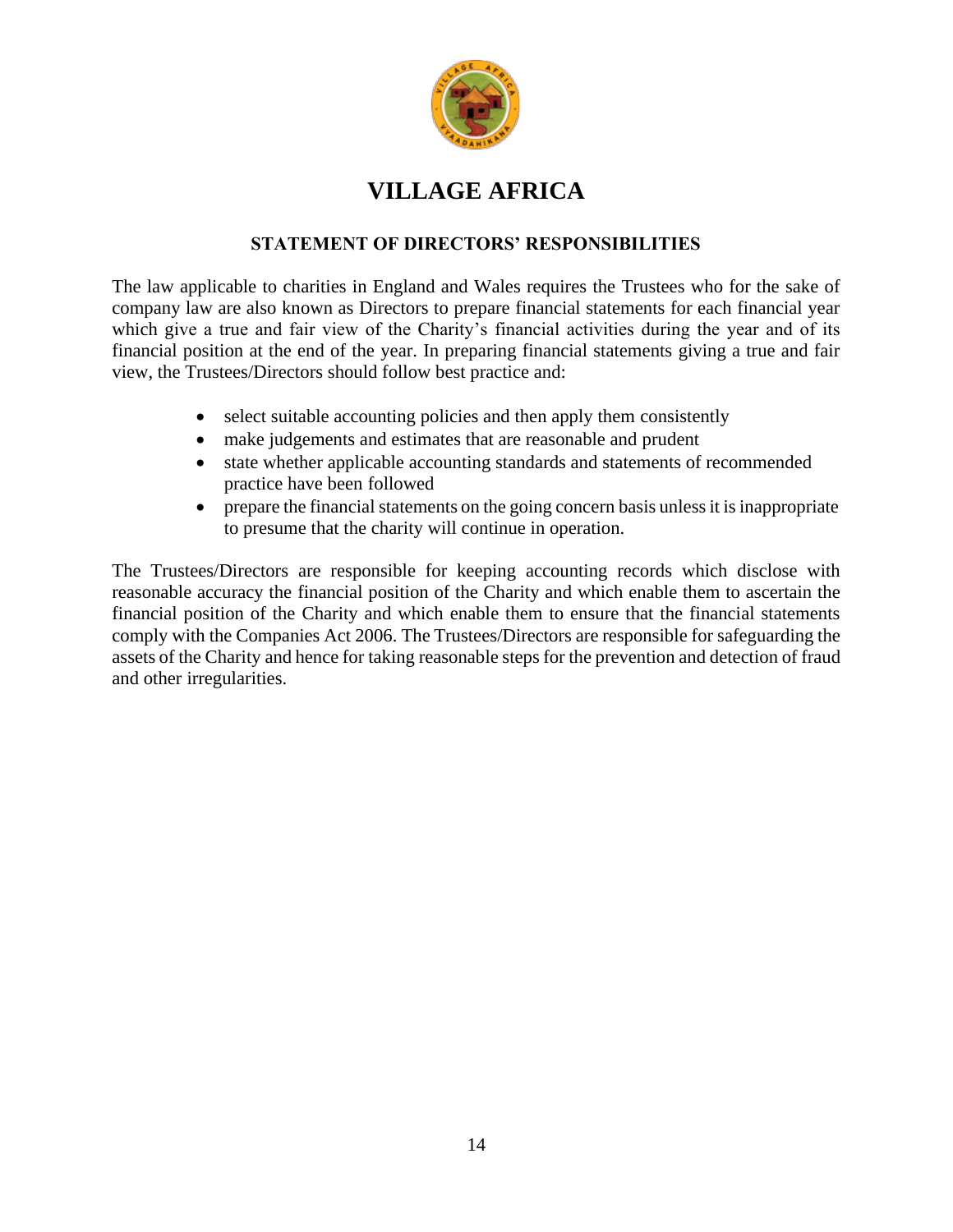

#### **Independent Examiner's report to the trustees of Village Africa Year ended 28 February 2021**

#### **Charity Commission Reference 1122420**

The charity's trustees are responsible for the preparation of the accounts. The charity's trustees consider that an audit is not required for this year under section 144 of the Charities Act 2011 (the charities act) and that an independent examination is needed. It is my responsibility to:

- Examine the accounts under section 145 of the Charities Act
- To follow the procedures laid down in the general directions given by the charity.
- To follow the procedures laid down in the general directions given by the Charity Commission (under section 145(5)(b) of the Charities Act), and
- To state whether particular matters have come to my attention.

My examination was carried out in accordance with the general directions given by the Charity Commission. An examination includes a review of the accounting records kept by the charity and a comparison of the accounts presented with those records. It also includes consideration of any unusual items or disclosures in the accounts, and seeking explanations from you as trustees concerning any such matters. The procedures undertaken do not provide all the evidence that would be required for an audit and consequently no opinion is given as to whether the accounts represent a 'true and fair view' and the report is limited to those matters set out in the statement below.

In connection with my examination, no matter has come to my attention:

- (1) Which gives me reasonable cause to believe that, in any material respect, the requirements:
- to keep accounting records in accordance with section 130 of the Charities Act; and
- to prepare accounts which accord with the accounting records, comply with the accounting requirements of the Charities Act have not been met,

(2) To which, in my opinion, attention should be drawn in order to enable a proper understanding of the accounts to be reached.

Sangaranathan Ravishangar ACMA, CGMA

28 Highfields Road Surbiton Surrey KT5 9PL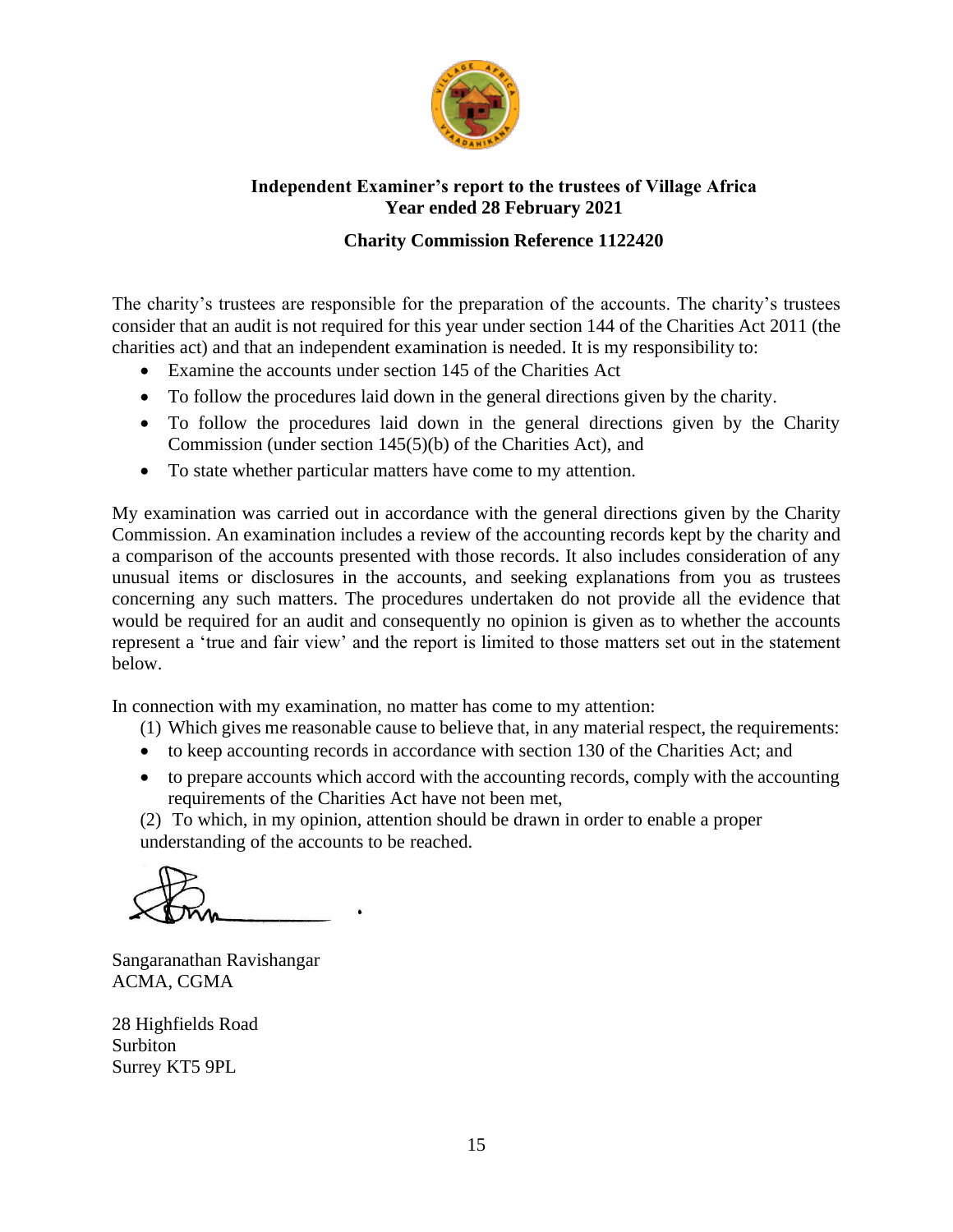

# **VILLAGE AFRICA STATEMENT OF FINANCIAL ACTIVITIES FOR THE YEAR ENDED 28TH FEBRUARY 2021**

|                                               | 2021           | 2021                     | <b>Total</b> | <b>Total</b>  |
|-----------------------------------------------|----------------|--------------------------|--------------|---------------|
|                                               | <b>General</b> | <b>Restricted</b>        | 2021         | 2020          |
|                                               | <b>Funds</b>   | <b>Funds</b>             |              |               |
|                                               | $\mathbf f$    | $\overline{\mathbf{r}}$  | $\mathbf f$  | $\mathbf f$   |
| <b>INCOMING RESOURCES</b>                     |                |                          |              |               |
| Volunteer & Visitor Fees                      |                |                          |              | 1,037         |
| Donations                                     | 45,440         | 45,958                   | 91,398       | 97,886        |
| <b>Bank Interest</b>                          | 970            |                          | 970          | 142           |
| Other Income                                  | 126            |                          | $-126$       | 383           |
| <b>TOTAL INCOMING RESOURCES</b>               | 46,536         | 45,958                   | 92,494       | 99,448        |
| <b>RESOURCES EXPENDED</b>                     |                |                          |              |               |
| Charitable Expenditure:                       |                |                          |              |               |
| Cost of Activities to Further                 | 28,245         | 40,548                   | 68,793       | 74,085        |
| Charity's Objectives                          |                |                          |              |               |
| Management and Administration                 | 3,974          | $\sim 1000$ km s $^{-1}$ | 3,974        | 5,410         |
| TOTAL RESOURCES EXPENDED                      | 32,219         | 40,548                   | 72,767       | <u>79,495</u> |
| NET RESOURCES FOR THE<br><b>YEAR</b>          | 14,317         | 5,410                    | 19,727       | 19,953        |
| NET MOVEMENT IN FUNDS FOR                     | 14,317         | 5,410                    | 19,727       | 19,953        |
| <b>THE YEAR</b>                               |                |                          |              |               |
| Total Funds at 29th February 2020             | 29,368         | 30,483                   | 59,851       | 39,898        |
| Total Funds at 28 <sup>th</sup> February 2021 | 43,685         | 35,893                   | 79,578       | 59,851        |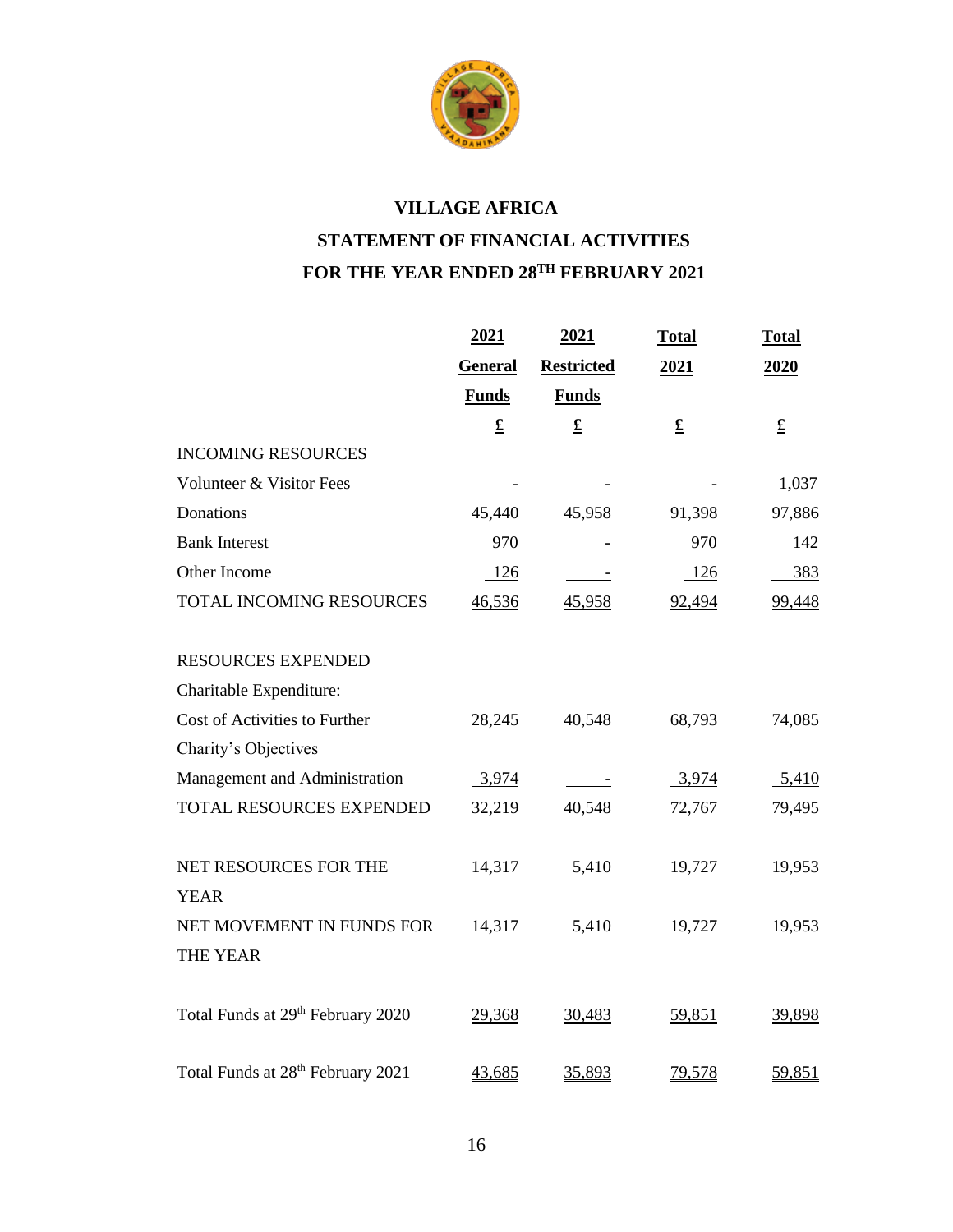

# **VILLAGE AFRICA BALANCE SHEET AS AT 28TH FEBRUARY 2021**

|                       | <b>Notes</b>   | 2021                  |        | 2020        |                          |
|-----------------------|----------------|-----------------------|--------|-------------|--------------------------|
|                       |                | $\underline{\pounds}$ | £      | $\mathbf f$ | $\underline{\mathbf{f}}$ |
| <b>FIXED ASSETS</b>   | $\overline{2}$ |                       |        |             |                          |
| Motor vehicles        |                |                       |        |             |                          |
| IT Equipment          |                |                       | 577    |             | 838                      |
|                       |                |                       | 577    |             | 838                      |
| <b>CURRENT ASSETS</b> |                |                       |        |             |                          |
| Cash at Bank          |                | 79,001                |        | 59,627      |                          |
| Other debtors         |                | $\overline{0}$        |        | 615         |                          |
| NET CURRENT ASSETS    |                |                       | 79,001 |             | 59,013                   |
| <b>NET ASSETS</b>     |                |                       | 79,578 |             | 59,851                   |
| <b>FUNDS</b>          |                |                       |        |             |                          |
| Restricted            |                |                       | 35,893 |             | 30,483                   |
| <b>General Funds</b>  |                |                       | 43,685 |             | 29,368                   |
| <b>Total Funds</b>    |                |                       | 79,578 |             | 59,851                   |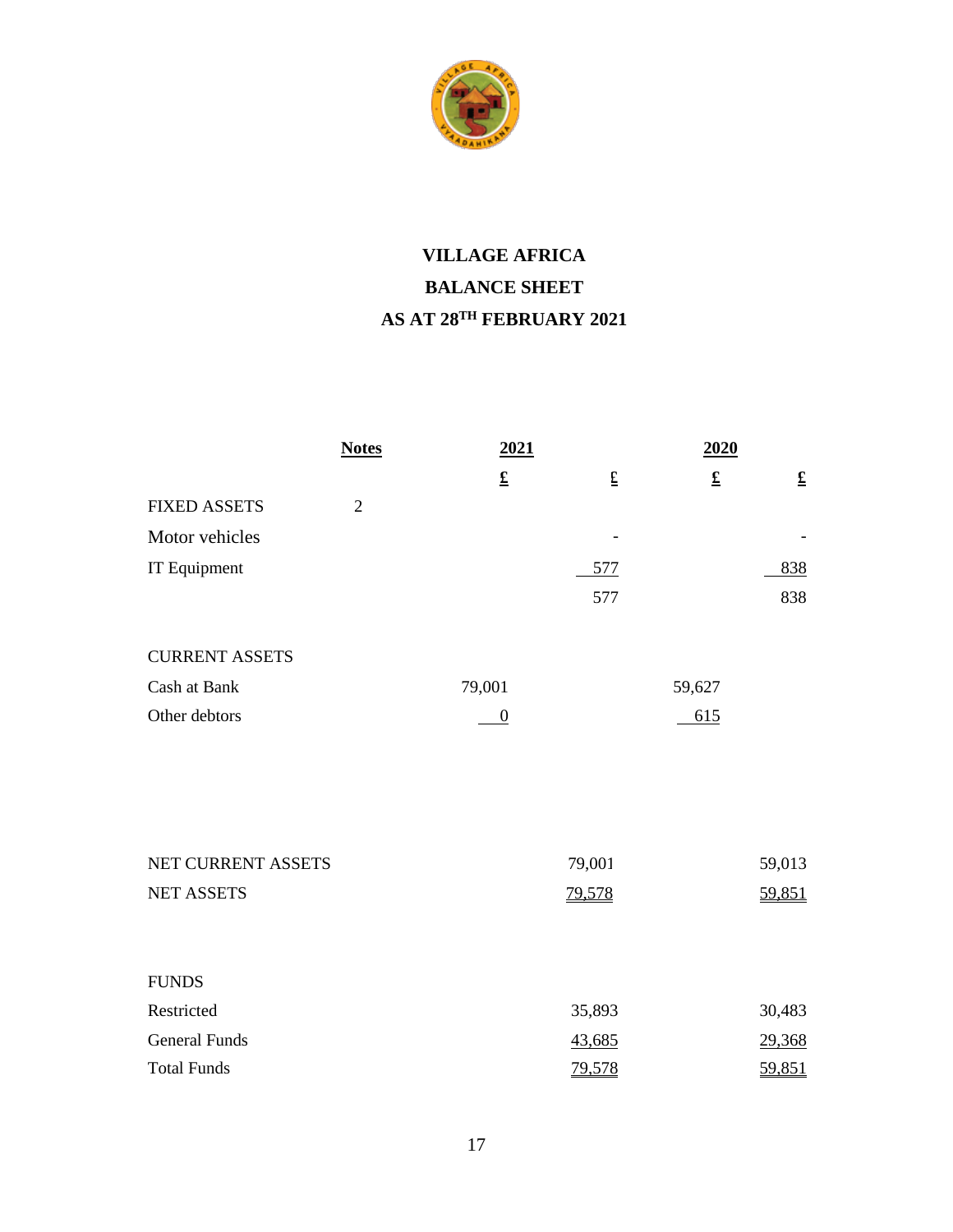

### **VILLAGE AFRICA BALANCE SHEET AS AT 28TH FEBRUARY 2021**

For the year ending 28<sup>th</sup> February 2021 the company was entitled to exemption from audit under section 477 (2) of the Companies Act 2006.

The members have not required the company to obtain an audit in accordance with section 476 of the Companies Act 2006.

The directors acknowledge their responsibilities for:

- (i) Ensuring that the company keeps proper accounting records which comply with Section 386 of the Companies Act 2006; and
- (ii) Preparing accounts which give a true and fair view of the state of affairs of the company as at the end of the financial year, and of its profit or loss for the financial year, in accordance with the requirements of the Companies Act 2006 relating to accounts, so far as applicable to the company

The financial statements were approved by the directors on 25 August 2021 and signed on their behalf by:

Santitagne

Mal My

Sarah Mayne, Chair Mark Matfield, Treasurer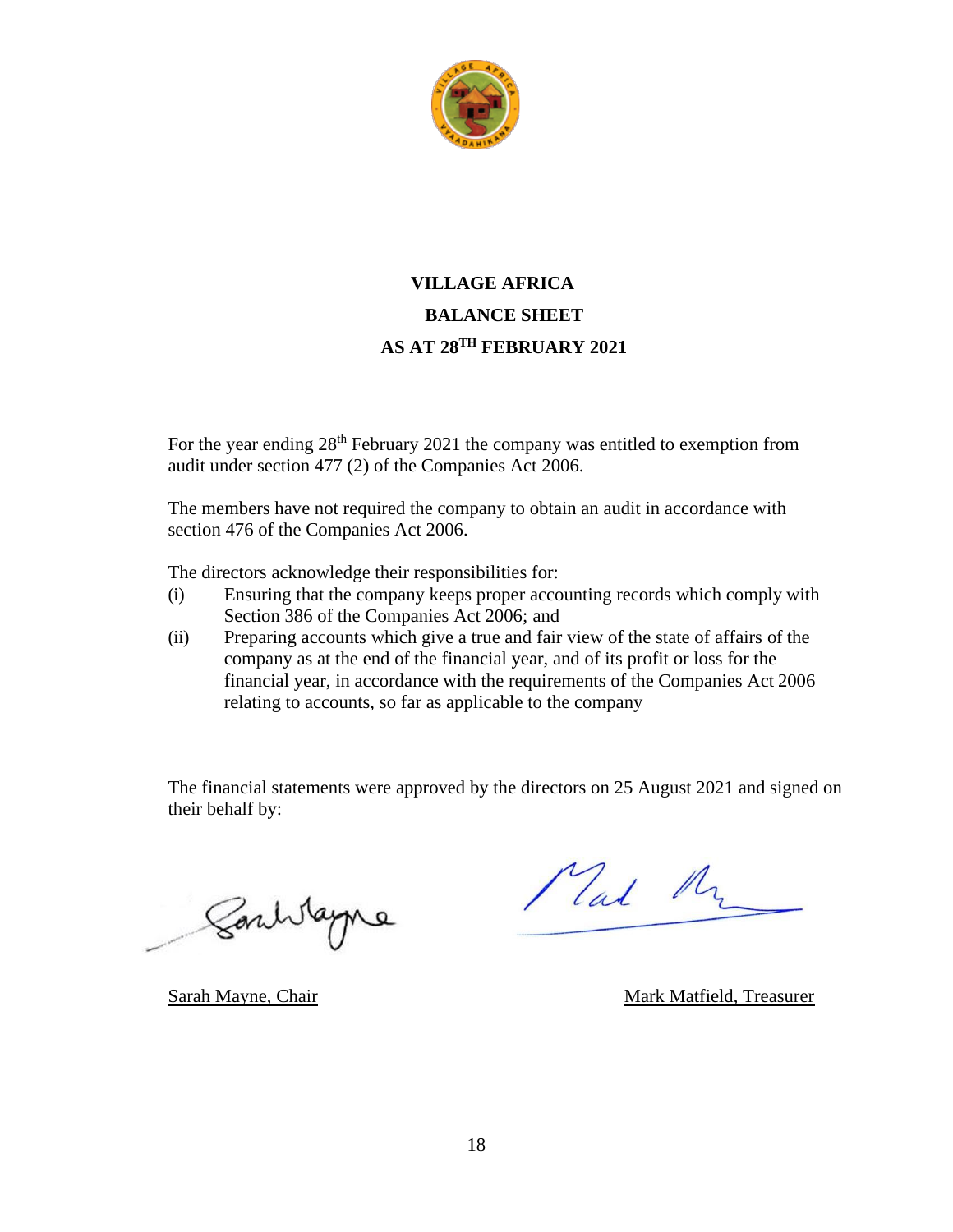

### **VILLAGE AFRICA NOTES TO THE FINANCIAL STATEMENTS YEAR ENDED 28TH FEBRUARY 2021**

#### **1. ACCOUNTING POLICIES**

The accounts have been prepared under the historical cost convention and in accordance with the Financial Reporting Standard for Smaller Entities (effective January 2007).

#### **Donations, Fees and Similar Incoming Resource**

Donations, fees and similar incoming resources are included in the year in which they are receivable, which is when the charity becomes entitled to the resource.

#### **Expenditure**

All expenditure is included on an accruals basis and is recognised when there is a legal or constructive obligation to pay for expenditure. All costs have been directly attributed to one of the functional categories of resources expended in the SOFA. The charity is not registered for VAT and accordingly expenditure is shown gross of irrecoverable VAT.

#### **Depreciation**

Depreciation has been provided at the following rates in order to write off the assets over their estimated useful lives.

| Motor vehicles | 25% straight line |
|----------------|-------------------|
| IT equipment   | 25% straight line |

#### **Foreign currencies**

Transactions, monetary assets and liabilities denominated in Tanzanian shillings are translated to sterling at the average bank rate for actual currency transfers for the financial year (2927 shillings to the pound for 2020/21).